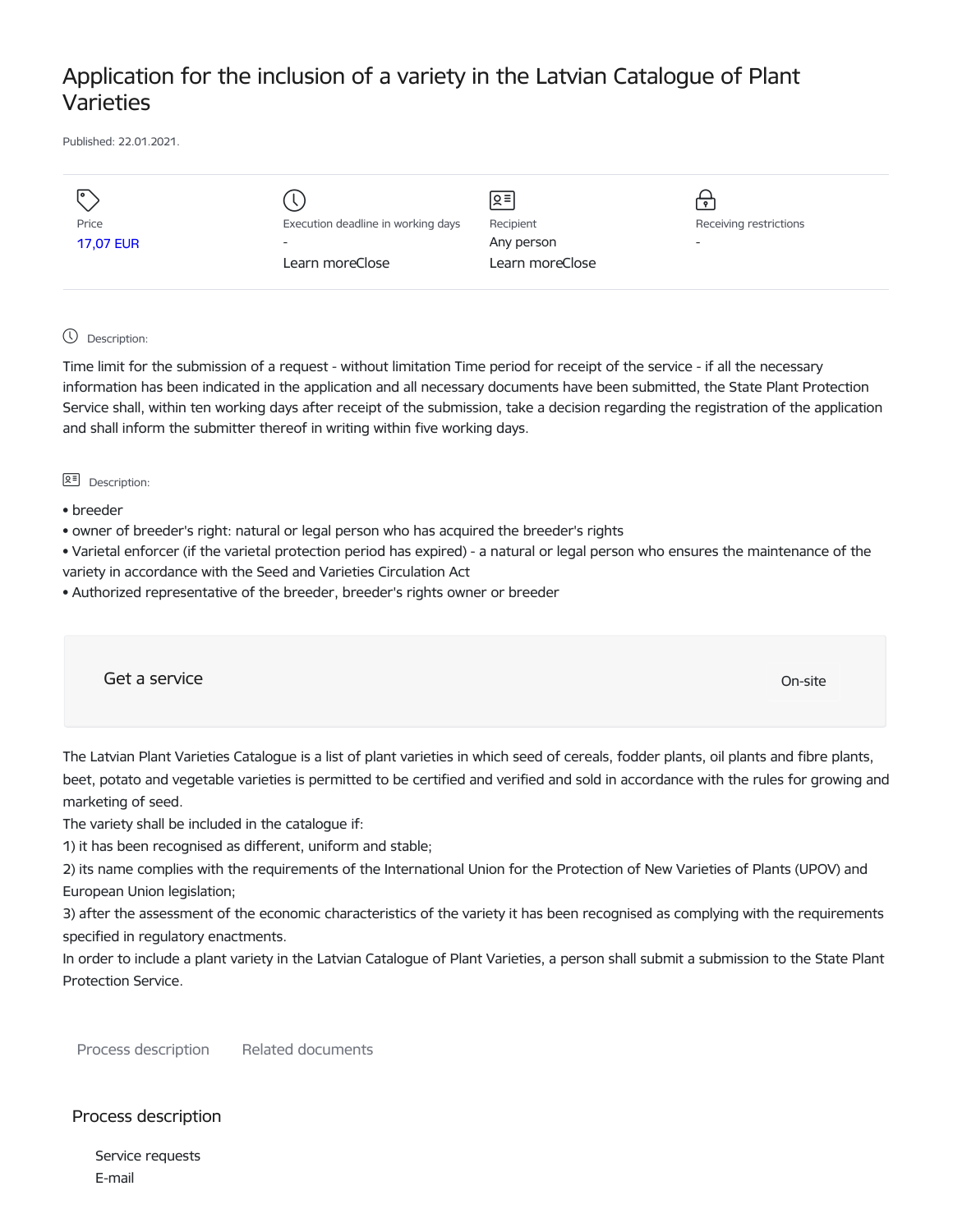- Customer sends documents to [pasts@vaad.gov.lv](mailto:pasts@vaad.gov.lv) or official electronic address
- documents must be signed with a secure electronic signature

### Mail

• Customer sends documents by mail

#### In person

• customer arrives at the State Plant Protection Service and submits documents

### Documents to be submitted:

- a mandate (if the application is submitted by the authorised representative)
- Information on the date of payment of the State fee
- in the case of varietal differences, uniformity and stability tests:
- Varietal Check Report

- a description of the variety issued by the institution which carried out the variety inspection or a certified copy of the variety description

• in the absence of a verification of varietal diversity, uniformity and stability - a technical questionnaire for the variety in accordance with regulatory enactments

• in the case of a potato variety resistant to potato cyst nematode or cancer, a statement by the appropriate authority regarding the resistance of the variety to potato cyst nematode and the resistance to potato cancer

The State Plant Protection Service shall:

- review the documents submitted;
- take a decision regarding registration of the application variety for inclusion in the Latvian Plant Varieties Catalogue.

### Payment of state fee

Prior to receipt of the service, the State fee of EUR 17,07 shall be paid in accordance with Section 2.3 of Cabinet Regulation No. 1026 of 1 October 2013, Regulations Regarding State Charge in the Field of Seed.

State Fee Properties Consignee: Treasury Registration No 90000050138 Account No. LV37TREL1060160919900 Bank: Treasury BIC: TRELLV22 Notes: Revenue classification code 9.1.9.9. Purpose: On the inclusion of a variety in the Latvian Catalogue of Plant Varieties

Receipt of services

E-mail

• Customer receives notification regarding registration of the application or refusal of registration to the specified e-mail address or official electronic address

Mail

• Customer receives notification regarding registration of the application or refusal of registration to the specified postal address